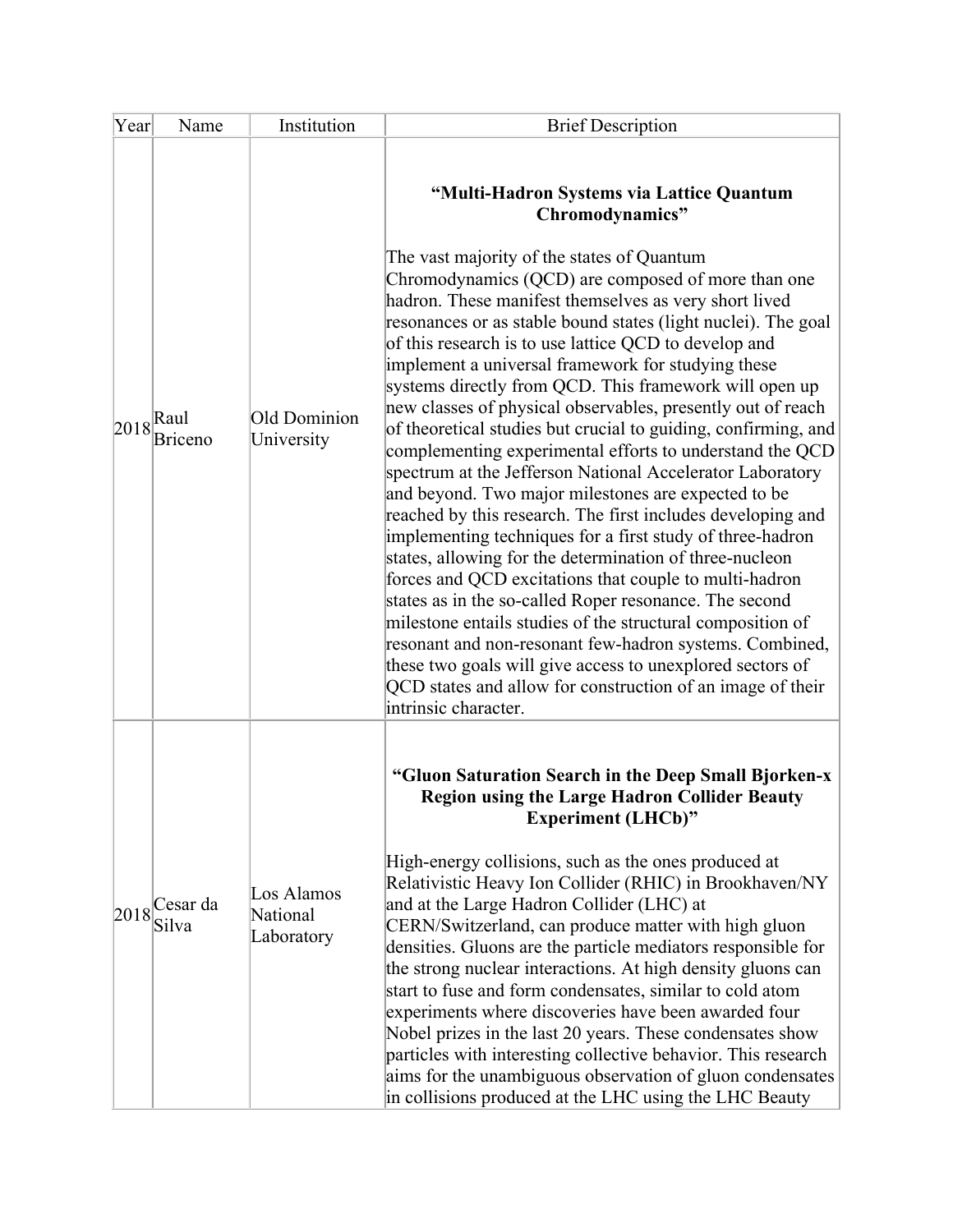|                                         |                                         | experiment (LHCb), which has a unique detector coverage<br>to observe saturated gluons. This study will include<br>development of improved techniques to select events with<br>isolated photons, improve tracking of particles and analysis<br>directed at demonstrating the existence of the predicted<br>gluon condensate. The results of this work will have<br>implications in the current understanding of particle<br>production in proton and nucleus collisions and the quantum<br>behavior of the strong forces.                                                                                                                                                                                                                                                                                                                                                                                                                                                                                                                                                                                                                                                                                                                                                                                                                                                                                                                                                                                                                                                                                                                                                                                                                                                                                                                                                                                                                                                                                                                                                                         |
|-----------------------------------------|-----------------------------------------|---------------------------------------------------------------------------------------------------------------------------------------------------------------------------------------------------------------------------------------------------------------------------------------------------------------------------------------------------------------------------------------------------------------------------------------------------------------------------------------------------------------------------------------------------------------------------------------------------------------------------------------------------------------------------------------------------------------------------------------------------------------------------------------------------------------------------------------------------------------------------------------------------------------------------------------------------------------------------------------------------------------------------------------------------------------------------------------------------------------------------------------------------------------------------------------------------------------------------------------------------------------------------------------------------------------------------------------------------------------------------------------------------------------------------------------------------------------------------------------------------------------------------------------------------------------------------------------------------------------------------------------------------------------------------------------------------------------------------------------------------------------------------------------------------------------------------------------------------------------------------------------------------------------------------------------------------------------------------------------------------------------------------------------------------------------------------------------------------|
| Luiz De<br>2018 Viveiros<br>Souza Filho | Pennsylvania<br><b>State University</b> | "Project 8 at Penn State: Developing the Ultimate<br><b>Neutrino Mass Experiment"</b><br>The neutrino mass is one of the most important unknown<br>quantities in physics. The most sensitive direct searches for<br>the neutrino mass rely on the beta decay method: nuclei<br>undergoing beta decay emit an electron and a neutrino.<br>Thanks to energy conservation, one can determine the mass<br>of the neutrino from the shape of the electron spectrum near<br>its endpoint, that is, the maximum energy of the emitted<br>electrons. The Project 8 experiment has developed a novel<br>technique called Cyclotron Radiation Emission<br>Spectroscopy (CRES) to precisely measure the beta decay<br>spectrum in tritium, and thus obtain a neutrino mass<br>measurement with sensitivity surpassing that of existing<br>experiments. An electron trapped in a uniform magnetic<br>field will emit cyclotron radiation with frequency that<br>depends on its kinetic energy, so that a measurement of the<br>radiation provides a nondestructive electron energy<br>measurement. The Project 8 collaboration has already<br>demonstrated the viability of this technique using a small-<br>scale $(\sim 10 \text{ cm}^3)$ prototype. However, an attempt at<br>measuring the neutrino mass will require a vast increase in<br>the number of tritium decays, which can be accomplished<br>through an increase in detector volume to 10-100 m3. One<br>crucial feature of such a detector is the ability to identify<br>single electrons in a large cavity instrumented with a multi-<br>channel antenna array, which will present unique challenges<br>for the acquisition and reconstruction of signals. This<br>project will develop the signal reconstruction techniques<br>and electronics needed to take CRES to the next level, such<br>as the use of digital beam-forming for single electron<br>detection and tracking in large volumes. This research<br>project will include the simulation of the expected electron<br>signal in software and hardware; building of test chambers |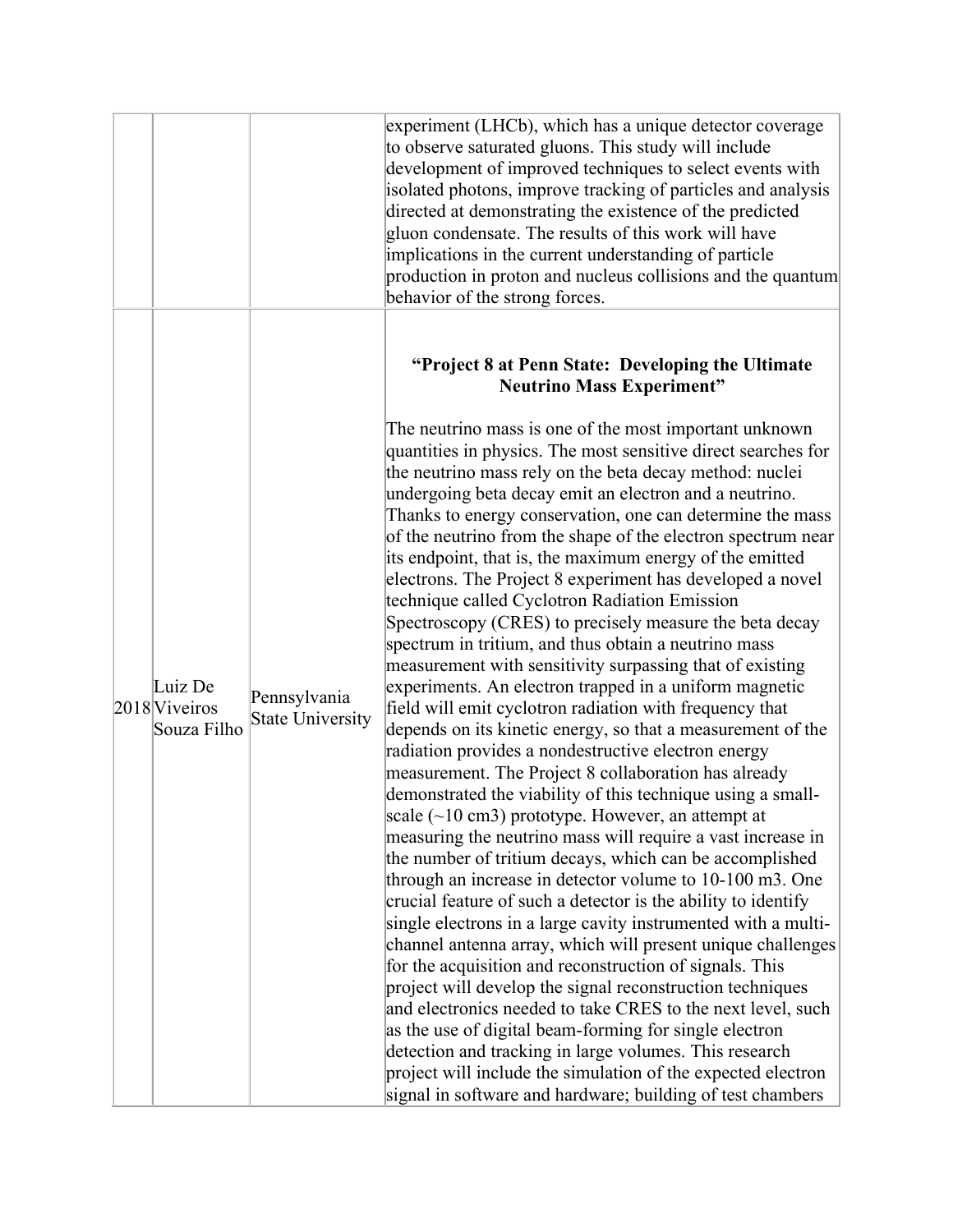|                                           |                                      | instrumented with multiple prototype antennas and<br>electronics; development of signal reconstruction<br>algorithms; and the construction and operation of the<br>Project 8 detector, with a focus on signal acquisition,<br>electronics, and data analysis. The successful completion of<br>this project will extend the functionality of the CRES<br>technique to large scales, providing essential tools and<br>support that will allow Project 8 to move into the next<br>phases of its experimental program, and lead to the ultimate<br>neutrino mass experiment.                                                                                                                                                                                                                                                                                                                                                                                                                                                                                                                                                                                                                                                                                                                                                                                                                                                                                                                                                                                                                                                                                                                                                                                                                                                                                                                        |
|-------------------------------------------|--------------------------------------|-------------------------------------------------------------------------------------------------------------------------------------------------------------------------------------------------------------------------------------------------------------------------------------------------------------------------------------------------------------------------------------------------------------------------------------------------------------------------------------------------------------------------------------------------------------------------------------------------------------------------------------------------------------------------------------------------------------------------------------------------------------------------------------------------------------------------------------------------------------------------------------------------------------------------------------------------------------------------------------------------------------------------------------------------------------------------------------------------------------------------------------------------------------------------------------------------------------------------------------------------------------------------------------------------------------------------------------------------------------------------------------------------------------------------------------------------------------------------------------------------------------------------------------------------------------------------------------------------------------------------------------------------------------------------------------------------------------------------------------------------------------------------------------------------------------------------------------------------------------------------------------------------|
| $ 2018 $ Stefano<br>Gandolfi              | Los Alamos<br>National<br>Laboratory | "Weak Interactions in Nuclei and Nuclear Matter"<br>The goal of this project is to develop a comprehensive<br>understanding of the structure and electroweak processes in<br>nuclei and nucleonic matter that are critical to present and<br>future experiments at rare isotope facilities, high-energy<br>accelerators, and to astrophysical observations. Neutrino<br>interactions with nuclei and dense matter, in particular the<br>theory support to future double beta-decay experiments,<br>have been identified as one of the most important scientific<br>questions in nuclear physics in the most recent Nuclear<br>Science Advisory Committee long-range plan. These<br>properties are critical to an understanding of finite nuclei,<br>how they interact with high-energy electrons and neutrinos<br>produced at accelerators, and also to astrophysical<br>environments like neutron stars and supernovae. In order to<br>solve for these problems, sophisticated computational<br>techniques are required. In this project we use numerical<br>methods based on Monte Carlo integrations. These methods<br>can efficiently exploit the largest available supercomputers,<br>and our codes are developed to efficiently use the largest<br>available high-performance machines. The main input for<br>these calculations are i) the interactions describing how<br>nucleons interact within nuclei, and ii) the interactions of<br>nucleons with external probes like electrons and neutrinos.<br>We use numerical methods to calculate nuclear properties<br>with the goal of validating our models for i) and ii) by<br>comparing our calculations with available precise data on<br>beta decays and electron scattering in nuclei, and then make<br>predictions for neutrino scattering, neutrino propagation in<br>neutron stars and supernovae, and relevant matrix elements |
| $2018 \sqrt{\frac{Benjamin}{h}}$<br>Jones | University of<br>Texas               | for double beta-decay experiments.                                                                                                                                                                                                                                                                                                                                                                                                                                                                                                                                                                                                                                                                                                                                                                                                                                                                                                                                                                                                                                                                                                                                                                                                                                                                                                                                                                                                                                                                                                                                                                                                                                                                                                                                                                                                                                                              |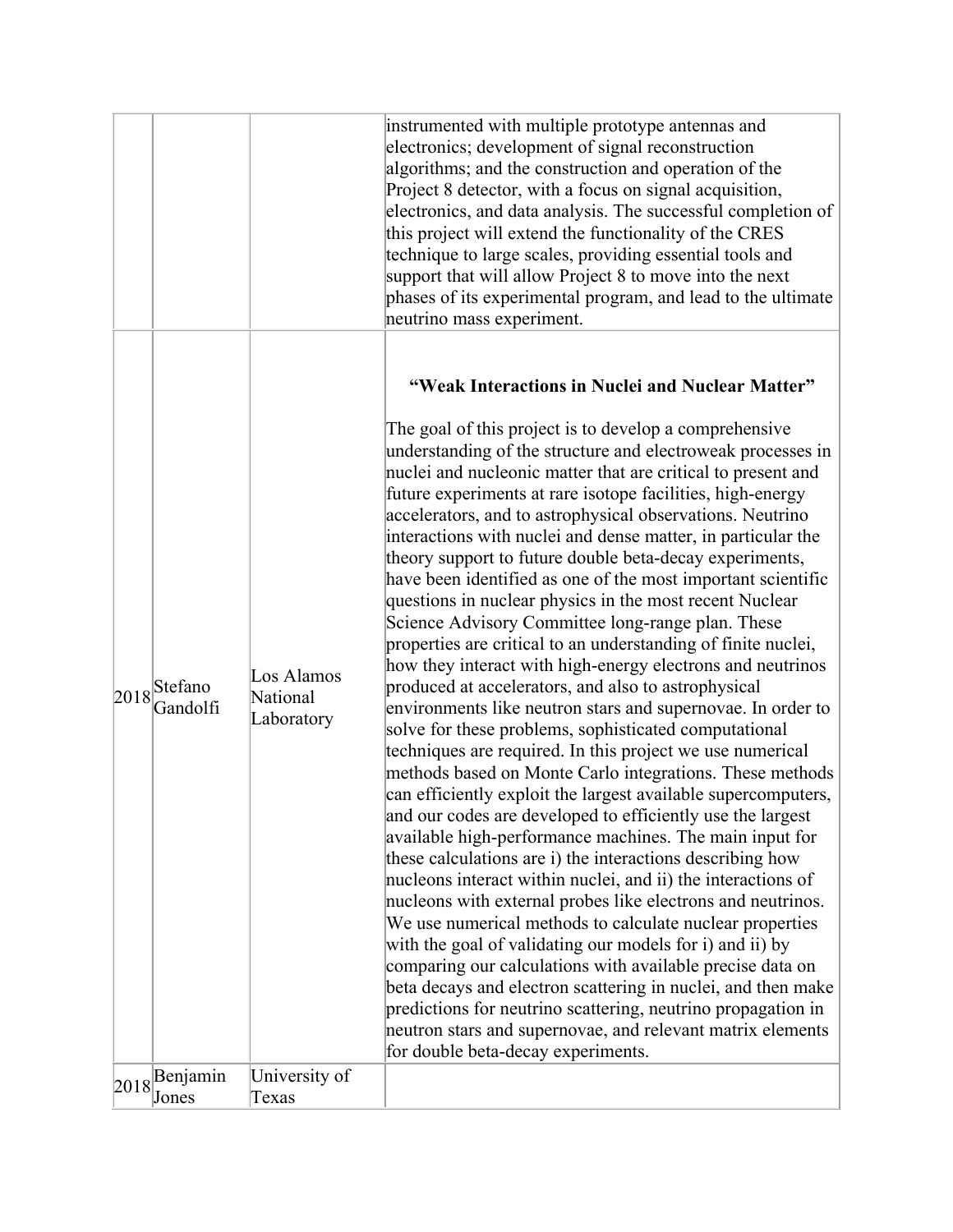|                                  | "Single Molecule Fluorescence Imaging for a<br><b>Background-Free Neutrinoless Double Beta Decay</b><br>Search"                                                                                                                                                                                                                                                                                                                                                                                                                                                                                                                                                                                                                                                                                                                                                                                                                                                                                                                                                                                                                                                                                                                                                                                                                                                                                                                                                                                                                                 |
|----------------------------------|-------------------------------------------------------------------------------------------------------------------------------------------------------------------------------------------------------------------------------------------------------------------------------------------------------------------------------------------------------------------------------------------------------------------------------------------------------------------------------------------------------------------------------------------------------------------------------------------------------------------------------------------------------------------------------------------------------------------------------------------------------------------------------------------------------------------------------------------------------------------------------------------------------------------------------------------------------------------------------------------------------------------------------------------------------------------------------------------------------------------------------------------------------------------------------------------------------------------------------------------------------------------------------------------------------------------------------------------------------------------------------------------------------------------------------------------------------------------------------------------------------------------------------------------------|
|                                  | The nature of the neutrino and its mass are fundamental<br>unknowns in nuclear and particle physics, with<br>consequences for cosmological mysteries including the<br>matter / antimatter asymmetry of the Universe, and the<br>existence of new physics at very high energy scales. The<br>only known way to establish experimentally that the<br>neutrino is a Majorana particle (meaning that it is its own<br>anti-particle) is through observation of the ultra-rare and<br>still unobserved process of neutrinoless double beta decay.<br>All experiments that have searched for this process to date<br>have been plagued by backgrounds from ambient<br>radioactivity in detector materials. To meet the target<br>sensitivity of next-generation searches, ultra-low<br>background techniques leading to contamination of less<br>than 0.1 counts per ton per year in the signal region of<br>interest are required. No such technology has yet been<br>demonstrated to achieve this goal. This work involves R&D<br>toward a novel method of achieving a background free<br>search for neutrinoless double beta decay in xenon-136:<br>barium tagging using single molecule fluorescent imaging,<br>coupled to high pressure xenon gas time projection<br>chambers. This mixes advances from biochemistry,<br>microscopy, nuclear and particle physics to yield a<br>technology that may be paradigm shifting for the field,<br>enabling a new class of highly sensitive, background-free<br>neutrinoless double beta decay searches. |
|                                  | "Constraining Neutron Star Structure with Indirect<br><b>Nuclear Reaction Studies"</b>                                                                                                                                                                                                                                                                                                                                                                                                                                                                                                                                                                                                                                                                                                                                                                                                                                                                                                                                                                                                                                                                                                                                                                                                                                                                                                                                                                                                                                                          |
| 2018 Zach Meisel Ohio University | How matter behaves at the highest densities achieved by<br>nature is an open question. Studies of neutron stars,<br>ultradense remnants from stellar explosions, provide unique<br>windows into the behavior of matter existing at densities<br>beyond that of an atomic nucleus and at temperatures low<br>enough for quantum phenomena to emerge at macroscopic<br>scales. Such studies often rely on comparisons between<br>astrophysics model calculations and astronomical<br>observations. However, these model calculation results<br>sensitively depend on largely uncertain nuclear physics<br>input. Of particular interest are the nuclear reactions                                                                                                                                                                                                                                                                                                                                                                                                                                                                                                                                                                                                                                                                                                                                                                                                                                                                                 |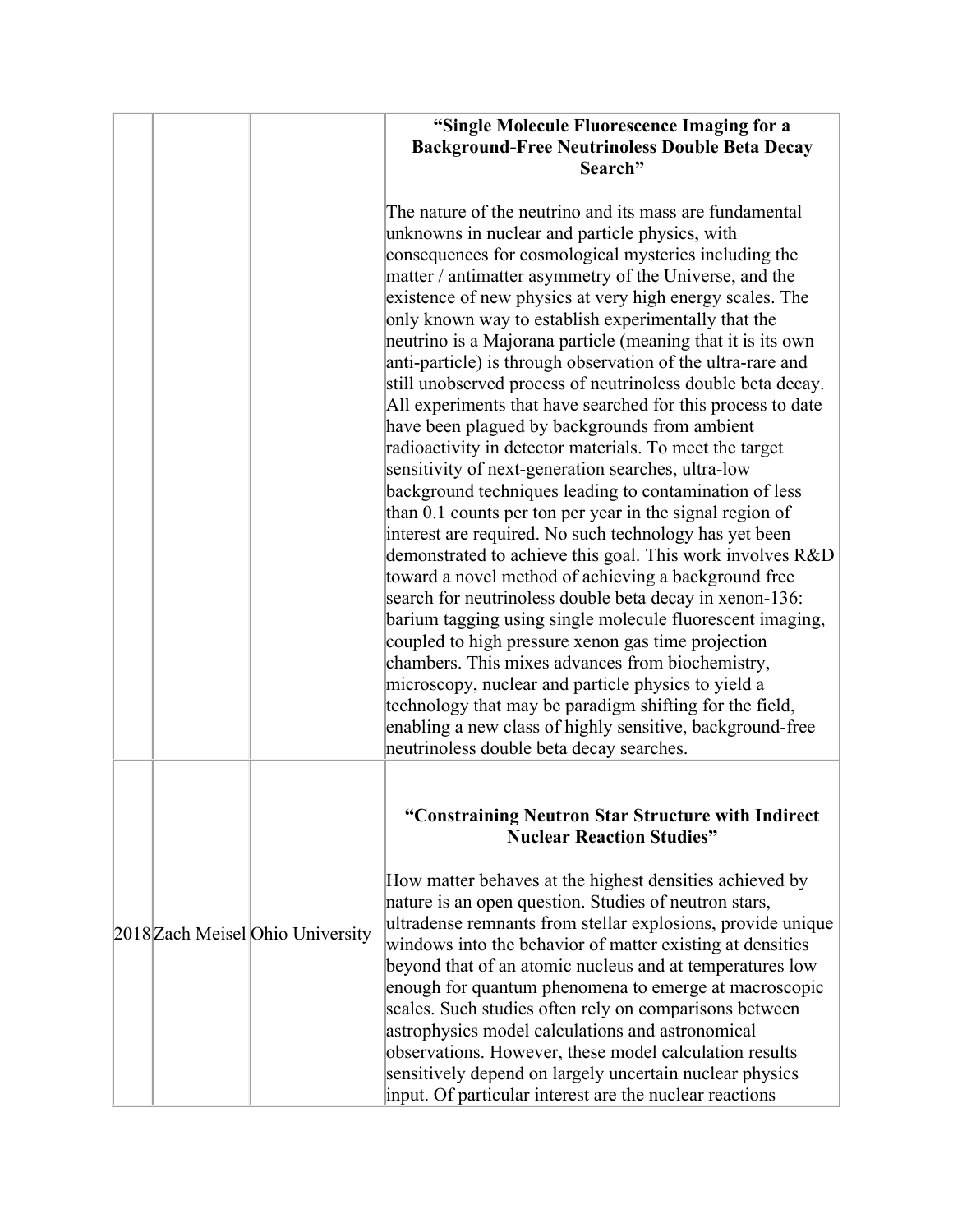|                                       |                       | responsible for energy generation and element creation in<br>Type I X-ray bursts, thermonuclear explosions on the<br>surface of a neutron star accreting material from a<br>companion star. The objective of this project is to remove or<br>reduce the most significant nuclear physics uncertainties for<br>these bursts using indirect nuclear reaction measurements at                                                                                                                                                                                                                                                                                                                                                                                                                                                                                                                                                                                                                                                                                                                                                                                                                                                                                                                                                                                                                                                                                                                                                                                                                                                                                                                 |
|---------------------------------------|-----------------------|--------------------------------------------------------------------------------------------------------------------------------------------------------------------------------------------------------------------------------------------------------------------------------------------------------------------------------------------------------------------------------------------------------------------------------------------------------------------------------------------------------------------------------------------------------------------------------------------------------------------------------------------------------------------------------------------------------------------------------------------------------------------------------------------------------------------------------------------------------------------------------------------------------------------------------------------------------------------------------------------------------------------------------------------------------------------------------------------------------------------------------------------------------------------------------------------------------------------------------------------------------------------------------------------------------------------------------------------------------------------------------------------------------------------------------------------------------------------------------------------------------------------------------------------------------------------------------------------------------------------------------------------------------------------------------------------|
|                                       |                       | the Edwards Accelerator Laboratory at Ohio University and<br>the National Superconducting Cyclotron Laboratory at<br>Michigan State University. To assess their impact,<br>measurement results will be included in state-of-the-art<br>astrophysics model calculations of observable phenomena<br>from accreting neutron stars. The overall outcome of this                                                                                                                                                                                                                                                                                                                                                                                                                                                                                                                                                                                                                                                                                                                                                                                                                                                                                                                                                                                                                                                                                                                                                                                                                                                                                                                                |
|                                       |                       | work will be substantial improvement in our understanding<br>of the outer structure of accreting neutron stars and, thereby,<br>of high-density low-temperature matter.                                                                                                                                                                                                                                                                                                                                                                                                                                                                                                                                                                                                                                                                                                                                                                                                                                                                                                                                                                                                                                                                                                                                                                                                                                                                                                                                                                                                                                                                                                                    |
|                                       |                       | "Dynamical Aspects of the Quark Gluon Plasma"                                                                                                                                                                                                                                                                                                                                                                                                                                                                                                                                                                                                                                                                                                                                                                                                                                                                                                                                                                                                                                                                                                                                                                                                                                                                                                                                                                                                                                                                                                                                                                                                                                              |
| Jacquelyn<br>2018 Noronha-<br>Hostler | Rutgers<br>University | Shortly after the Big Bang the entire universe was filled<br>with a nearly perfect fluid, known as the Quark Gluon<br>Plasma. Relativistic heavy ion collisions can now reproduce<br>this fluid in the laboratory. The Quark Gluon Plasma<br>exhibits a rapid, but smooth cross-over phase transition into<br>hadrons at vanishing net-baryon densities. Recent<br>experiments plan to explore finite baryon densities, where a<br>critical point is expected. If found, this would mark the first<br>discovery of a critical point in a relativistic system<br>described by a fundamental theory of nature, which would<br>have far-reaching consequences for high-energy nuclear<br>physics and nuclear astrophysics (such as in neutron star<br>mergers). Characteristic temperatures of equilibrium (e.g.,<br>the inflection point of the entropy density) and transport<br>coefficients (e.g., the minimum of the shear viscosity over<br>entropy density) vary widely at a cross-over phase<br>transition, but converge at a critical point. Extracting the<br>behavior of these characteristic temperatures is a major<br>focal point of this research. Specifically, the interplay<br>between strange and light hadrons is exploited to study the<br>flavor hierarchy in the cross-over region. To investigate<br>this, a viscous relativistic hydrodynamics framework with<br>two conserved charges is being developed into a new open-<br>source code, along with initial conditions that contain<br>baryon number and strangeness. Flow observables sensitive<br>to the equation of state and transport coefficients are<br>calculated across beam energies. New techniques are |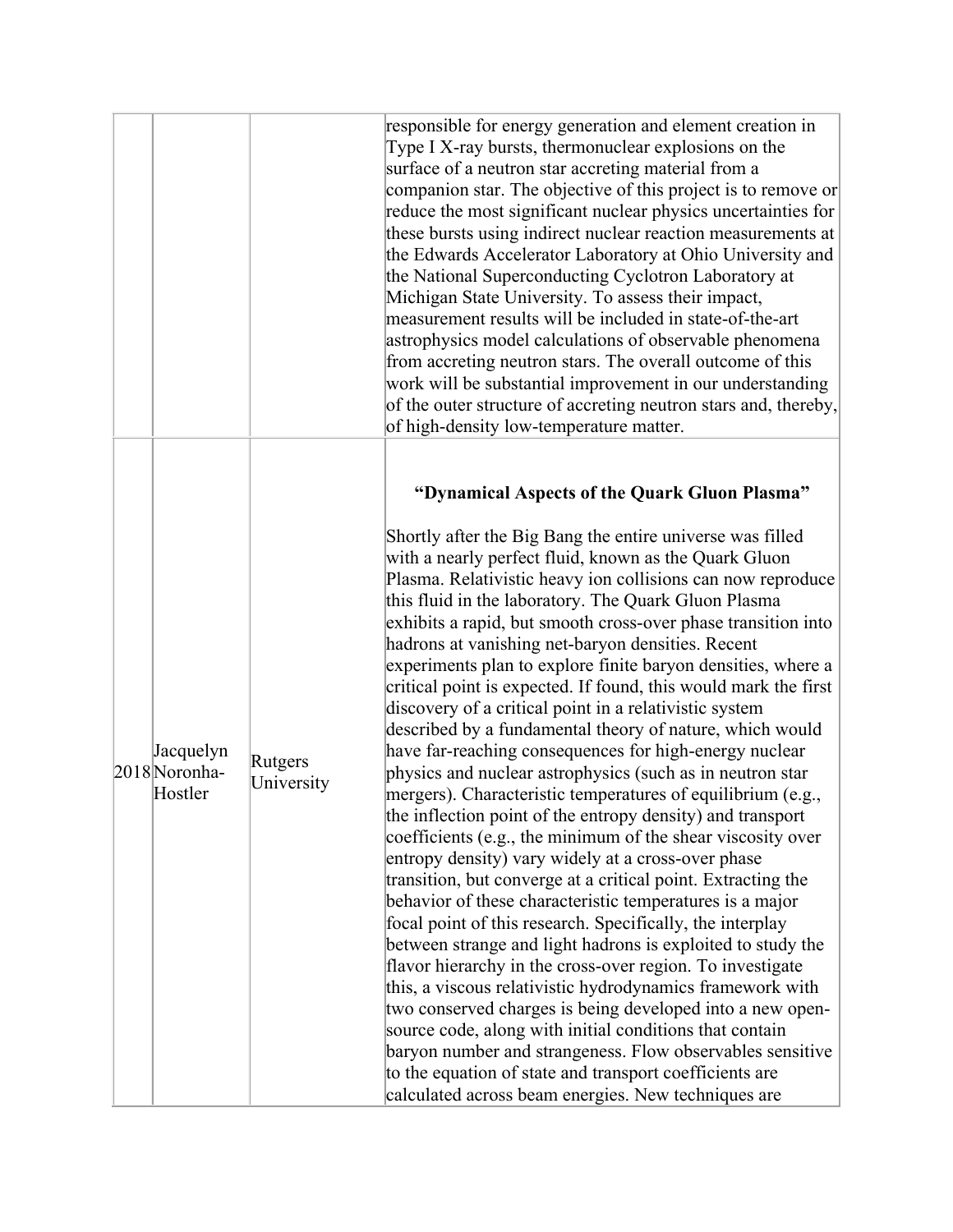|  |                                  |                              | developed to study this flavor hierarchy from first principles<br>and to extract the characteristic temperatures from<br>experimental data. Through the new dynamical framework,<br>this project provides essential guidance to the Beam Energy<br>Scan II runs at the Relativistic Heavy-Ion Collider and the<br>future Facility for Antiproton and Ion Research in Germany<br>in the search for the Quantum Chromodynamics critical<br>point and subsequent investigation of the baryon-rich Quark<br>Gluon Plasma.                                                                                                                                                                                                                                                                                                                                                                                                                                                                                                                                                                                                                                                                                                                                                                                                                                                                                                                                                                                                                                                                           |
|--|----------------------------------|------------------------------|-------------------------------------------------------------------------------------------------------------------------------------------------------------------------------------------------------------------------------------------------------------------------------------------------------------------------------------------------------------------------------------------------------------------------------------------------------------------------------------------------------------------------------------------------------------------------------------------------------------------------------------------------------------------------------------------------------------------------------------------------------------------------------------------------------------------------------------------------------------------------------------------------------------------------------------------------------------------------------------------------------------------------------------------------------------------------------------------------------------------------------------------------------------------------------------------------------------------------------------------------------------------------------------------------------------------------------------------------------------------------------------------------------------------------------------------------------------------------------------------------------------------------------------------------------------------------------------------------|
|  |                                  |                              | "Towards a Next Generation Search for Time-Reversal<br><b>Violation Using Optically Addressable Nuclei in</b><br><b>Cryogenic Solids"</b>                                                                                                                                                                                                                                                                                                                                                                                                                                                                                                                                                                                                                                                                                                                                                                                                                                                                                                                                                                                                                                                                                                                                                                                                                                                                                                                                                                                                                                                       |
|  | Jaideep<br>2018 Taggart<br>Singh | Michigan State<br>University | Certain rare pear-shaped nuclei have unmatched sensitivity<br>to new kinds of forces between subatomic particles that are<br>not the same when the arrow of time is reversed. Such<br>forces are believed to be responsible for the near absence of<br>antimatter in the observable Universe. These rare isotopes,<br>some for the first time, will be produced in large numbers at<br>the Facility for Rare Isotope Beams currently under<br>construction at Michigan State University providing an<br>unprecedented opportunity to probe for new physics. In<br>anticipation, we will use abundant isotopes to develop new<br>techniques to manipulate nuclei embedded inside an<br>optically transparent solid at cryogenic temperatures.<br>Implantation into a solid, such as neon and argon, is<br>potentially an effective way to both efficiently capture and<br>repeatedly probe the small number of rare nuclei, such as<br>radium and protactinium. An optically transparent host<br>medium at cryogenic temperatures would allow for the laser<br>manipulation of the nuclei in a thermally quiet and stable<br>environment for a wide variety of guest species such as<br>polar molecules. In such systems, the nuclei are exposed to<br>extraordinarily large electric fields and magnetic field<br>gradients, which significantly amplifies the measurability of<br>certain time-reversal violating effects. The potential<br>sensitivity of this new approach could be at least a few<br>hundred times greater than the current leading experiment<br>which uses mercury atoms. |
|  | Anne-Marie Jefferson             | Thomas                       |                                                                                                                                                                                                                                                                                                                                                                                                                                                                                                                                                                                                                                                                                                                                                                                                                                                                                                                                                                                                                                                                                                                                                                                                                                                                                                                                                                                                                                                                                                                                                                                                 |
|  | 2018 Valente-                    | National                     |                                                                                                                                                                                                                                                                                                                                                                                                                                                                                                                                                                                                                                                                                                                                                                                                                                                                                                                                                                                                                                                                                                                                                                                                                                                                                                                                                                                                                                                                                                                                                                                                 |
|  | Feliciano                        | Accelerator<br>Facility      |                                                                                                                                                                                                                                                                                                                                                                                                                                                                                                                                                                                                                                                                                                                                                                                                                                                                                                                                                                                                                                                                                                                                                                                                                                                                                                                                                                                                                                                                                                                                                                                                 |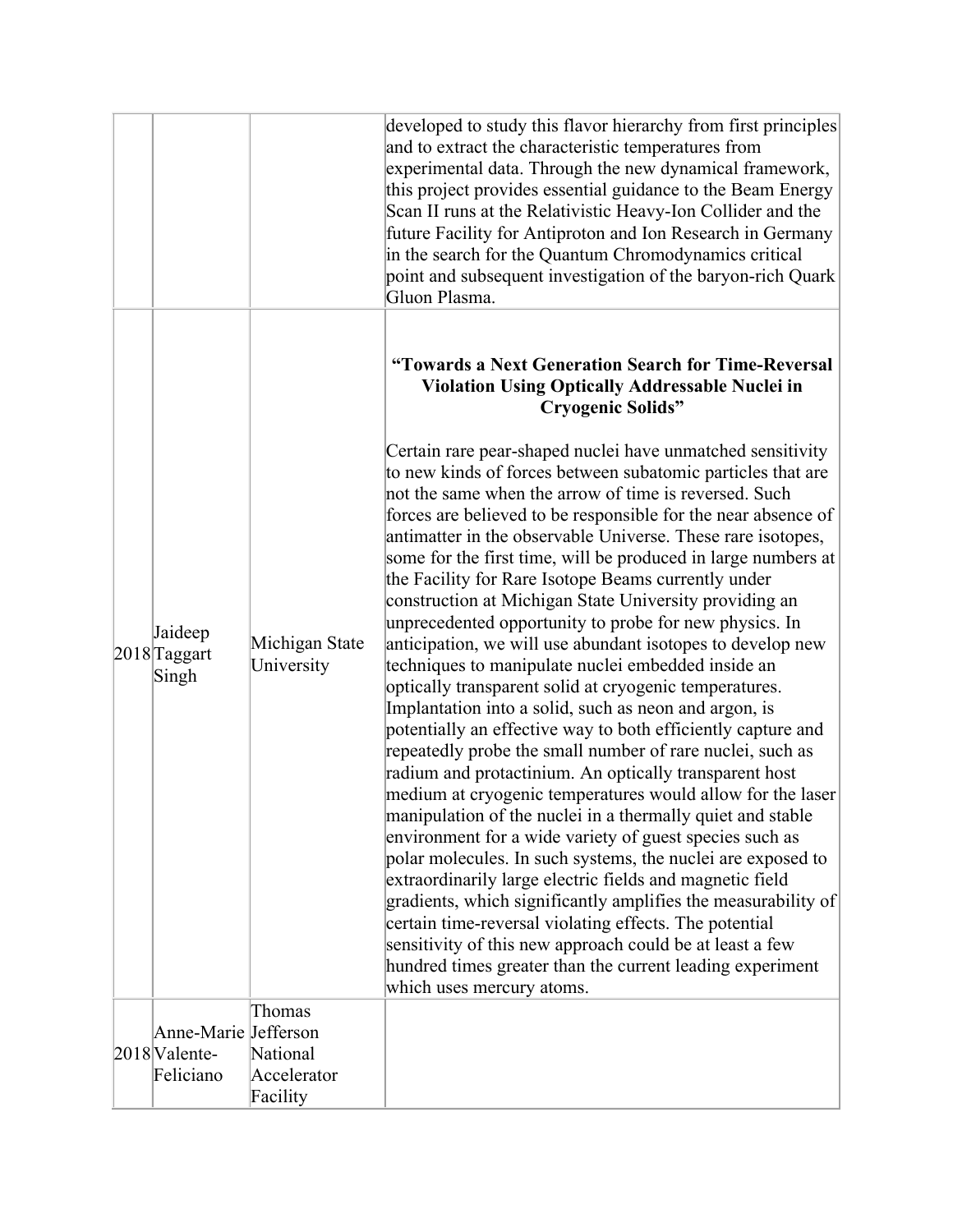| "Next Generation Superconducting Radio Frequency    |
|-----------------------------------------------------|
| (SRF) Cavities with Optimized RF Performance via    |
| <b>Energetic Condensation Thin Film Technology"</b> |

A key to future generations of particle accelerators is to sustain the highest possible acceleration kick with minimum construction and operation costs. Bulk niobium (Nb) is currently the standard material used in superconducting radio-frequency (SRF) accelerating cavities. Current techniques are approaching the fundamental limit of this material. The greatest potential for new performance capabilities and cost reduction lies with methods and materials that directly engineer the sub-micron-thick critical surface layer of superconducting material inside cavities. Recent strides in the development of novel deposition techniques (energetic ion vacuum deposition) open the door to the production of engineered SRF surfaces either as a single layer superconductor, such as niobium on copper (Nb/Cu), or multilayered superconductor-insulatorsuperconductor structures. This innovation promises to extend the performance of SRF Nb cavities beyond the current material limits. While conventional deposition techniques rely on thermally induced growth processes, which limit the deposition quality of refractory materials such as Nb and its compounds on low temperature substrates (Cu) , energetic ion deposition techniques allow film growth processes to be manipulated, to produce high quality crystalline materials with excellent adhesion to the substrate and sharp, clean transitions between layers. The increased flexibility and control of the deposition processes lead to films with improved characteristics. This research focuses on the development of SRF cavities coated with (1) vanguard-quality Nb films and (2) nanometric Nb3Sn-based multilayered structures. Ultimately, both thin film technologies will be integrated to produce fully engineered SRF surfaces useful at different frequencies, and at possibly higher temperatures. These highly performing thin film SRF cavities will also simplify the accelerating system, dramatically changing the cost framework of SRF accelerators. The final integrated concept will provide significantly improved RF performance, higher efficiency and quality control for accelerating structures relevant to next generation research accelerators for science and other societal and commercial applications.

 $2018 \sqrt{\text{Answer}}$ <br>Vossen

Duke University